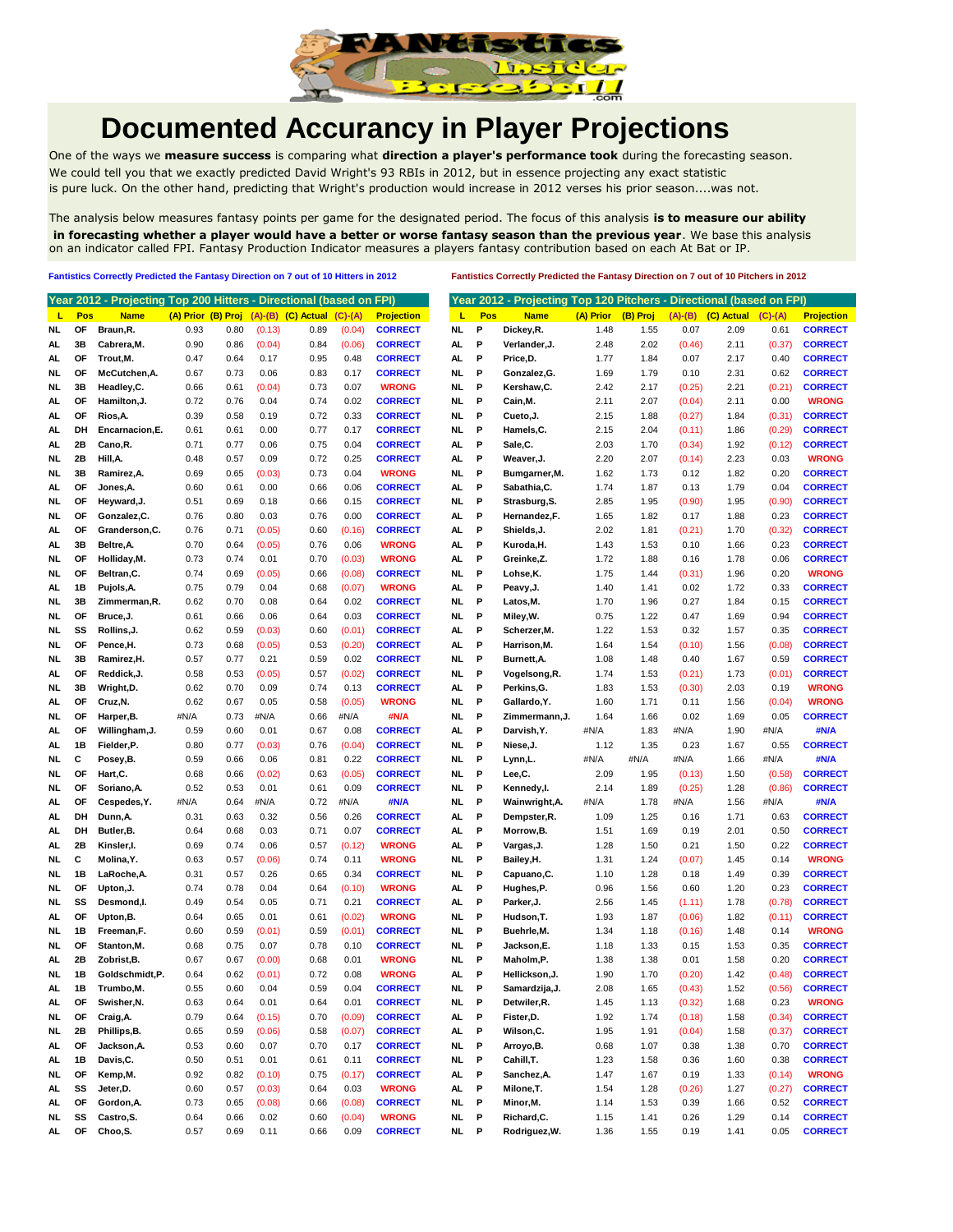| AL        | OF        | Hunter, T.                | 0.57         | 0.61         | 0.04             | 0.67         | 0.10             | <b>CORRECT</b>               | AL        | P      | Chen, W.                    | #N/A            | #N/A         | #N/A             | 1.35         | #N/A         | #N/A                 |
|-----------|-----------|---------------------------|--------------|--------------|------------------|--------------|------------------|------------------------------|-----------|--------|-----------------------------|-----------------|--------------|------------------|--------------|--------------|----------------------|
| AL.       | SS        | Hardy, J.                 | 0.58         | 0.51         | (0.08)           | 0.43         | (0.16)           | <b>CORRECT</b>               | AL        | P      | Moore, M.                   | 1.77            | 1.78         | 0.02             | 1.51         | (0.26)       | <b>WRONG</b>         |
| AL        | 2Β        | Kipnis, J.                | 0.69         | 0.58         | (0.11)           | 0.59         | (0.10)           | <b>CORRECT</b>               | AL        | P      | Colon, B.                   | 1.22            | 1.13         | (0.09)           | 1.39         | 0.17         | <b>WRONG</b>         |
| NL        | 1B        | Jones, G.                 | 0.55         | 0.60         | 0.05             | 0.63         | 0.08             | <b>CORRECT</b>               | NL        | P      | Billingsley, C.             | 1.33            | 1.58         | 0.25             | 1.53         | 0.20         | <b>CORRECT</b>       |
| NL        | OF        | Pagan, A.                 | 0.59         | 0.63         | 0.04             | 0.67         | 0.07             | <b>CORRECT</b>               | NL.       | P      | Johnson,J.                  | 2.55            | 1.86         | (0.69)           | 1.49         | (1.06)       | <b>CORRECT</b>       |
|           |           |                           |              |              |                  |              |                  |                              |           |        |                             |                 |              |                  |              |              |                      |
| NL        | OF        | Bourn, M.                 | 0.70         | 0.69         | (0.01)           | 0.65         | (0.05)           | <b>CORRECT</b>               | NL        | P      | Zito,B.                     | 1.06            | 1.29         | 0.23             | 1.39         | 0.32         | <b>CORRECT</b>       |
| AL.       | 1B        | Konerko, P.               | 0.73         | 0.67         | (0.05)           | 0.68         | (0.05)           | <b>CORRECT</b>               | NL.       | P      | McDonald, J.                | 1.05            | 1.18         | 0.13             | 1.65         | 0.60         | <b>CORRECT</b>       |
| NL        | OF        | Ethier, A.                | 0.60         | 0.65         | 0.05             | 0.61         | 0.01             | <b>CORRECT</b>               | AL.       | P      | Hammel, J.                  | 1.06            | 1.26         | 0.20             | 1.76         | 0.71         | <b>CORRECT</b>       |
| AL.       | С         | Wieters, M.               | 0.57         | 0.63         | 0.06             | 0.55         | (0.01)           | <b>WRONG</b>                 | NL.       | P      | Blanton, J.                 | 0.70            | 1.09         | 0.39             | 1.11         | 0.41         | <b>CORRECT</b>       |
| NL        | ΟF        | Kubel, J.                 | 0.57         | 0.58         | 0.01             | 0.61         | 0.05             | <b>CORRECT</b>               | AL        | P      | Holland, D.                 | 1.46            | 1.57         | 0.11             | 1.42         | (0.03)       | <b>WRONG</b>         |
| AL        | <b>OF</b> | Ross,C.                   | 0.52         | 0.60         | 0.07             | 0.59         | 0.07             | <b>CORRECT</b>               | AL        | P      | Diamond, S.                 | 0.19            | 0.91         | 0.72             | 1.42         | 1.23         | <b>CORRECT</b>       |
| AL        | OF        | Rasmus, C.                | 0.47         | 0.61         | 0.14             | 0.44         | (0.02)           | <b>WRONG</b>                 | NL        | P      | Kendrick, K.                | 1.53            | 1.31         | (0.22)           | 1.38         | (0.15)       | <b>CORRECT</b>       |
| NL.       | 1B        | Davis, I.                 | 0.75         | 0.66         | (0.09)           | 0.53         | (0.22)           | <b>CORRECT</b>               | AL.       | P      | Cobb, A.                    | 1.71            | 1.59         | (0.11)           | 1.62         | (0.08)       | <b>CORRECT</b>       |
|           |           |                           |              |              |                  |              |                  |                              | NL        | P      |                             |                 |              |                  |              |              | <b>CORRECT</b>       |
| AL.       | 1B        | Teixeira, M.              | 0.62         | 0.67         | 0.05             | 0.59         | (0.02)           | <b>WRONG</b>                 |           |        | Volquez,E.                  | 0.88            | 1.79         | 0.91             | 1.51         | 0.62         |                      |
| NL        | 2Β        | Scutaro, M.               | 0.62         | 0.58         | (0.04)           | 0.60         | (0.02)           | <b>CORRECT</b>               | NL.       | P      | Harang, A.                  | 1.37            | 1.36         | (0.01)           | 1.47         | 0.10         | <b>WRONG</b>         |
| NL        | 1B        | Gonzalez, A.              | 0.81         | 0.76         | (0.05)           | 0.63         | (0.18)           | <b>CORRECT</b>               | NL.       | P      | Westbrook, J.               | 1.05            | 1.22         | 0.17             | 1.31         | 0.26         | <b>CORRECT</b>       |
| NL        | SS        | Reyes, J.                 | 0.85         | 0.78         | (0.07)           | 0.69         | (0.16)           | <b>CORRECT</b>               | AL        | P      | Floyd, G.                   | 1.60            | 1.60         | (0.00)           | 1.28         | (0.32)       | <b>CORRECT</b>       |
| AL        | с         | Mauer, J.                 | #N/A         | 0.71         | #N/A             | 0.73         | #N/A             | #N/A                         | NL.       | P      | Halladay, R.                | 2.16            | 2.07         | (0.10)           | 1.50         | (0.66)       | <b>CORRECT</b>       |
| AL        | 2B        | Pedroia,D.                | 0.76         | 0.71         | (0.05)           | 0.66         | (0.10)           | <b>CORRECT</b>               | NL        | P      | Wood,T.                     | 1.08            | 1.39         | 0.31             | 1.40         | 0.32         | <b>CORRECT</b>       |
| NL        | OF        | Cabrera, M.               | 0.67         | 0.58         | (0.09)           | 0.81         | 0.14             | <b>WRONG</b>                 | NL.       | P      | Nolasco, R.                 | 1.00            | 1.30         | 0.29             | 1.17         | 0.16         | <b>CORRECT</b>       |
|           | 3B        |                           |              | 0.51         |                  | 0.55         | 0.06             | <b>CORRECT</b>               | AL        | P      |                             | 1.72            | 1.87         | 0.15             | 1.10         | (0.62)       | <b>WRONG</b>         |
| AL        |           | Seager, K.                | 0.49         |              | 0.01             |              |                  |                              |           |        | Lester, J.                  |                 |              |                  |              |              |                      |
| NL        | 2Β        | Weeks,R.                  | 0.64         | 0.66         | 0.02             | 0.53         | (0.11)           | <b>WRONG</b>                 | AL.       | P      | Buchholz,C.                 | 1.57            | 1.69         | 0.11             | 1.34         | (0.23)       | <b>WRONG</b>         |
| AL.       | С         | Pierzynski, A.            | 0.53         | 0.51         | (0.02)           | 0.61         | 0.08             | <b>WRONG</b>                 | NL.       | P      | Lincecum, T.                | 1.85            | 2.01         | 0.16             | 1.10         | (0.75)       | <b>WRONG</b>         |
| NL        | ΟF        | Prado, M.                 | 0.47         | 0.59         | 0.12             | 0.67         | 0.21             | <b>CORRECT</b>               | AL.       | P      | Santana, E.                 | 1.57            | 1.65         | 0.08             | 1.13         | (0.44)       | <b>WRONG</b>         |
| NL        | 2Β        | Espinosa, D.              | 0.53         | 0.59         | 0.06             | 0.53         | (0.00)           | <b>WRONG</b>                 | NL.       | P      | Correia, K.                 | 0.96            | 0.84         | (0.12)           | 1.32         | 0.37         | <b>WRONG</b>         |
| NL        | 3B        | Alvarez, P.               | 0.30         | 0.56         | 0.26             | 0.56         | 0.26             | <b>CORRECT</b>               | NL.       | P      | Fiers, M.                   | 0.50            | #N/A         | #N/A             | 1.46         | 0.96         | #N/A                 |
| NL        | OF        | Ludwick,R.                | 0.45         | 0.54         | 0.09             | 0.66         | 0.21             | <b>CORRECT</b>               | NL.       | P      | Hernandez, D.               | 2.21            | 2.10         | (0.12)           | 2.20         | (0.01)       | <b>CORRECT</b>       |
| NL.       | С         | Rosario, W.               | 0.41         | 0.58         | 0.17             | 0.63         | 0.22             | <b>CORRECT</b>               | AL.       | P      | Masterson, J.               | 1.63            | 1.60         | (0.03)           | 1.19         | (0.45)       | <b>CORRECT</b>       |
| AL        | SS        | Andrus,E.                 | 0.61         | 0.66         | 0.05             | 0.58         | (0.03)           | <b>WRONG</b>                 | AL        | P      | Haren, D.                   | 1.97            | 1.89         | (0.08)           | 1.10         | (0.87)       | <b>CORRECT</b>       |
|           | ΟF        |                           | 0.54         |              |                  |              | 0.03             | <b>CORRECT</b>               | NL.       | P      |                             |                 | 1.94         |                  |              |              | <b>WRONG</b>         |
| AL        |           | Suzuki, I.                |              | 0.64         | 0.10             | 0.57         |                  |                              |           |        | Hanson, T.                  | 1.81            |              | 0.13             | 1.06         | (0.75)       |                      |
| AL        | DH        | Morales, K.               | #N/A         | 0.63         | #N/A             | 0.57         | #N/A             | #N/A                         | AL        | P      | Happ, J.                    | 0.88            | 1.37         | 0.48             | 1.17         | 0.29         | <b>CORRECT</b>       |
| AL        | 3B        | Viciedo, D.               | 0.44         | 0.55         | 0.11             | 0.51         | 0.07             | <b>CORRECT</b>               | AL        | P      | Iwakuma, H.                 | #N/A            | #N/A         | #N/A             | 1.51         | #N/A         | #N/A                 |
| NL        | 2Β        | Uggla, D.                 | 0.52         | 0.64         | 0.12             | 0.52         | 0.00             | <b>CORRECT</b>               | AL        | P      | Tillman,C.                  | 0.65            | 0.81         | 0.16             | 2.09         | 1.44         | <b>CORRECT</b>       |
| NL        | 2Β        | Altuve, J.                | 0.48         | 0.53         | 0.05             | 0.63         | 0.15             | <b>CORRECT</b>               | NL        | P      | Beachy, B.                  | 1.72            | 1.69         | (0.03)           | 2.41         | 0.69         | <b>WRONG</b>         |
| NL        | OF        | Aoki, N.                  | #N/A         | #N/A         | #N/A             | 0.68         | #N/A             | #N/A                         | AL        | P      | Chen,B.                     | 1.45            | 1.22         | (0.24)           | 0.89         | (0.57)       | <b>CORRECT</b>       |
| NL        | 3B        | Freese, D.                | 0.60         | 0.58         | (0.02)           | 0.66         | 0.06             | <b>WRONG</b>                 | AL        | P      | Saunders, J.                | 1.27            | 1.15         | (0.13)           | 1.06         | (0.22)       | <b>CORRECT</b>       |
| AL.       | ΟF        | Jennings,D.               | 0.71         | 0.70         | (0.00)           | 0.58         | (0.12)           | <b>CORRECT</b>               | AL.       | P      | Nova, I.                    | 1.67            | 1.39         | (0.28)           | 0.90         | (0.77)       | <b>CORRECT</b>       |
| NL        | OF        | Gomez, C.                 | 0.54         | 0.64         | 0.10             | 0.69         | 0.14             | <b>CORRECT</b>               | AL.       | P      | Lewis, C.                   | 1.42            | 1.41         | (0.01)           | 1.55         | 0.13         | <b>WRONG</b>         |
|           |           |                           |              |              |                  |              |                  |                              |           |        |                             |                 |              |                  |              |              |                      |
| AL        | 3B        | Reynolds, M.              | 0.57         | 0.59         | 0.02             | 0.52         | (0.05)           | <b>WRONG</b>                 | NL.       | P      | Stammen, C.                 | 3.39            | #N/A         | #N/A             | 2.04         | (1.34)       | #N/A                 |
| AL        | 2Β        | Kendrick, H.              | 0.63         | 0.60         | (0.03)           | 0.56         | (0.06)           | <b>CORRECT</b>               | AL        | P      | Herrera, K.                 | $-1.00$         | #N/A         | #N/A             | 1.80         | 2.80         | #N/A                 |
| AL        | SS        | Ramirez, A.               | 0.53         | 0.60         | 0.07             | 0.48         | (0.05)           | <b>WRONG</b>                 | AL        | P      | Pettitte, A.                | #N/A            | 1.59         | #N/A             | 1.79         | #N/A         | #N/A                 |
| AL        | SS        | Cabrera, A.               | 0.62         | 0.61         | (0.01)           | 0.57         | (0.05)           | <b>CORRECT</b>               | NL.       | P      | Norris, B.                  | 1.26            | 1.46         | 0.19             | 1.14         | (0.12)       | <b>WRONG</b>         |
| AL        | OF        | De Aza, A.                | 0.87         | 0.50         | (0.37)           | 0.63         | (0.24)           | <b>CORRECT</b>               | AL.       | P      | Beavan, B.                  | 1.18            | 0.97         | (0.21)           | 1.15         | (0.03)       | <b>CORRECT</b>       |
| AL        | 3B        | Moustakas, M.             | 0.47         | 0.57         | 0.10             | 0.48         | 0.01             | <b>CORRECT</b>               | NL.       | P      | Marcum, S.                  | 1.80            | 1.76         | (0.03)           | 1.52         | (0.28)       | <b>CORRECT</b>       |
| AL        | 3B        | Rodriguez, A.             | 0.64         | 0.71         | 0.07             | 0.62         | (0.02)           | <b>WRONG</b>                 | AL        | P      | McCarthy, B.                | 1.71            | 1.63         | (0.09)           | 1.48         | (0.24)       | <b>CORRECT</b>       |
| AL        | OF        | Saunders, M.              | 0.18         | 0.36         | 0.18             | 0.58         | 0.40             | <b>CORRECT</b>               | AL        | P      | Phelps,D.                   | #N/A            | #N/A         | #N/A             | 1.67         | #N/A         | #N/A                 |
| AL.       | DH        | Ortiz, D.                 | 0.78         | 0.69         | (0.09)           | 0.86         | 0.07             | <b>WRONG</b>                 | NL.       | P      | Stults,E.                   | #N/A            | #N/A         | #N/A             | 1.84         | #N/A         | #N/A                 |
|           |           |                           |              |              |                  |              |                  | <b>CORRECT</b>               |           | P      |                             | 1.22            |              |                  |              |              |                      |
| AL        | 3B        | Bautista, J.              | 0.89         | 0.78         | (0.12)           | 0.68         | (0.21)           |                              | AL.       |        | Davis, W.                   |                 | 1.17         | (0.05)           | 2.28         | 1.06         | <b>WRONG</b>         |
| AL.       | SS        | Escobar, A.               | 0.48         | 0.55         | 0.07             | 0.62         | 0.14             | <b>CORRECT</b>               | AL.       | P      | Collins, T.                 | 1.62            | 1.49         | (0.13)           | 1.73         | 0.11         | <b>WRONG</b>         |
| AL        | OF        | Brantley, M.              | 0.54         | 0.58         | 0.04             | 0.59         | 0.05             | <b>CORRECT</b>               | AL.       | P      | Ross,R.                     | #N/A            | #N/A         | #N/A             | 2.15         | #N/A         | #N/A                 |
| NL.       | OF        | Victorino, S.             | 0.70         | 0.69         | (0.01)           | 0.60         | (0.11)           | <b>CORRECT</b>               | AL.       | P      | Hochevar,L.                 | 1.41            | 1.43         | 0.02             | 0.88         | (0.53)       | <b>WRONG</b>         |
| AL        | 2Β        | Infante, O.               | 0.50         | 0.57         | 0.06             | 0.56         | 0.06             | <b>CORRECT</b>               | AL.       | P      | Porcello,R.                 | 1.15            | 1.34         | 0.19             | 0.74         | (0.41)       | <b>WRONG</b>         |
| NL.       | С         | Montero, M.               | 0.62         | 0.60         | (0.02)           | 0.64         | 0.02             | <b>WRONG</b>                 | AL        | P      | Liriano,F.                  | 1.28            | 1.79         | 0.51             | 1.18         | (0.10)       | <b>WRONG</b>         |
| AL        | OF        | Murphy,D.                 | 0.55         | 0.59         | 0.04             | 0.71         | 0.15             | <b>CORRECT</b>               | <b>NL</b> | P      | Gee, D.                     | 1.52            | 1.24         | (0.28)           | 1.42         | (0.10)       | <b>CORRECT</b>       |
| AL        | 2Β        | Ackley, D.                | 0.61         | 0.65         | 0.04             | 0.42         | (0.19)           | <b>WRONG</b>                 | NL.       | P      | Garza, M.                   | 1.62            | 1.69         | 0.07             | 1.53         | (0.09)       | <b>WRONG</b>         |
| AL        | 3B        | Lawrie, B.                | 0.83         | 0.69         | (0.13)           | 0.55         | (0.28)           | <b>CORRECT</b>               | AL.       | P      | Lincoln, B.                 | 1.02            | 1.20         | 0.19             | 1.58         | 0.56         | <b>CORRECT</b>       |
|           | 1B        | Hosmer,E.                 | 0.64         |              |                  | 0.48         | (0.16)           | <b>CORRECT</b>               | AL        | P      | Delabar, S.                 | 1.71            | 1.39         |                  | 1.86         | 0.15         | <b>WRONG</b>         |
| AL<br>AL. | OF        | Crisp, C.                 | 0.63         | 0.58<br>0.58 | (0.05)<br>(0.05) | 0.67         | 0.04             | <b>WRONG</b>                 | AL.       | P      | Romero, R.                  | 1.88            | 1.74         | (0.32)<br>(0.14) | 0.75         | (1.13)       | <b>CORRECT</b>       |
|           |           |                           |              |              |                  |              |                  |                              |           |        |                             |                 |              |                  |              |              |                      |
|           | OF        |                           |              |              |                  |              |                  |                              |           |        |                             |                 |              |                  |              |              |                      |
| NL        |           | Stubbs, D.                | 0.56         | 0.61         | 0.04             | 0.46         | (0.11)           | <b>WRONG</b>                 | NL.       | P      | Leake, M.                   | 1.54            | 1.48         | (0.06)           | 1.03         | (0.52)       | <b>CORRECT</b>       |
| NL        | 3B        | Johnson, C.               | 0.42         | 0.53         | 0.11             | 0.58         | 0.16             | <b>CORRECT</b>               | AL        | P      | Jimenez, U.                 | 1.28            | 1.75         | 0.46             | 0.71         | (0.57)       | <b>WRONG</b>         |
| NL        | OF        | Fowler, D.                | 0.62         | 0.65         | 0.03             | 0.73         | 0.11             | <b>CORRECT</b>               | NL        | P      | Beckett, J.                 | 2.11            | 1.88         | (0.22)           | 1.15         | (0.96)       | <b>CORRECT</b>       |
| AL.       | 1B        | Morneau, J.               | #N/A         | 0.63         | #N/A             | 0.57         | #N/A             | #N/A                         | AL.       | P      | Millwood, K.                | 1.24            | 0.90         | (0.34)           | 1.19         | (0.05)       | <b>CORRECT</b>       |
| AL        | С         | Santana, C.               | 0.60         | 0.67         | 0.06             | 0.59         | (0.01)           | <b>WRONG</b>                 | AL.       | P      | McAllister, Z.              | 0.08            | #N/A         | #N/A             | 1.04         | 0.96         | #N/A                 |
| NL        | OF        | Colvin, T.                | 0.20         | 0.57         | 0.38             | 0.68         | 0.48             | <b>CORRECT</b>               | <b>NL</b> | P      | Garcia, J.                  | 1.45            | 1.59         | 0.14             | 1.29         | (0.16)       | <b>WRONG</b>         |
| AL        | OF        | Davis,R.                  | 0.55         | 0.66         | 0.11             | 0.63         | 0.08             | <b>CORRECT</b>               | AL.       | P      | Blackley, T.                | #N/A            | #N/A         | #N/A             | 1.73         | #N/A         | #N/A                 |
|           |           |                           |              |              |                  |              |                  |                              |           |        |                             |                 |              |                  |              |              |                      |
| NL        | SS        | Frazier, T.               | 0.48         | 0.57         | 0.09             | 0.63         | 0.14             | <b>CORRECT</b>               | NL.       | P      | Kelly, J.                   | #N/A            | #N/A         | #N/A             | 1.23         | #N/A         | #N/A                 |
| AL        | SS        | Plouffe, T.               | 0.47         | 0.51         | 0.04             | 0.51         | 0.04             | <b>CORRECT</b>               | AL        | P      | Smyly,D.                    | #N/A            | #N/A         | #N/A             | 1.48         | #N/A         | #N/A                 |
| AL        | с         | Saltalamacchia,           | 0.49         | 0.49         | (0.01)           | 0.48         | (0.01)           | <b>CORRECT</b>               | NL        | P      | Karstens, J.                | 1.38            | 1.07         | (0.31)           | 1.65         | 0.27         | <b>WRONG</b>         |
| AL        | DH        | Young, M.                 | 0.72         | 0.68         | (0.05)           | 0.48         | (0.25)           | <b>CORRECT</b>               | <b>NL</b> | P      | Collmenter, J.              | 1.77            | 1.33         | (0.44)           | 1.34         | (0.42)       | <b>CORRECT</b>       |
| NL        | 2B        | Murphy,D.                 | 0.65         | 0.60         | (0.06)           | 0.57         | (0.08)           | <b>CORRECT</b>               | <b>NL</b> | P      | Hughes, J.                  | 1.54            | 1.78         | 0.23             | 1.78         | 0.24         | <b>CORRECT</b>       |
| AL        | OF        | Young,D.                  | 0.49         | 0.59         | 0.10             | 0.48         | (0.01)           | <b>WRONG</b>                 | AL.       | P      | Guthrie, J.                 | 1.14            | 1.46         | 0.32             | 0.81         | (0.33)       | <b>WRONG</b>         |
| AL        | OF        | Revere, B.                | 0.52         | 0.56         | 0.04             | 0.62         | 0.10             | <b>CORRECT</b>               | AL        | P      | Williams, J.                | 1.47            | 1.07         | (0.39)           | 1.31         | (0.16)       | <b>CORRECT</b>       |
| AL.       | SS        | Aybar, E.                 | 0.62         | 0.56         | (0.06)           | 0.59         | (0.03)           | <b>CORRECT</b>               | AL.       | P      | Quintana, J.                | #N/A            | #N/A         | #N/A             | 1.28         | #N/A         | #N/A                 |
| AL        | DH        | Doumit, R.                | 0.63         | 0.55         | (0.08)           | 0.57         | (0.06)           | <b>CORRECT</b>               | NL.       | P      | Worley, V.                  | 1.92            | 1.53         | (0.39)           | 0.89         | (1.03)       | <b>CORRECT</b>       |
| NL        | 2B        | Walker, N.                | 0.56         | 0.60         | 0.04             | 0.59         | 0.03             | <b>CORRECT</b>               | NL        | P      | Santana, J.                 | #N/A            | 1.53         | #N/A             | 1.15         | #N/A         | #N/A                 |
|           |           |                           |              |              |                  |              |                  |                              |           |        |                             |                 |              |                  |              |              |                      |
| AL        | 3B        | Aviles, M.                | 0.55         | 0.52         | (0.03)           | 0.46         | (0.08)           | <b>CORRECT</b>               | AL        | P      | DeVries, C.                 | #N/A            | #N/A         | #N/A             | 1.21         | #N/A         | #N/A                 |
| AL.<br>NL | 2Β<br>С   | Johnson, K.<br>McCann, B. | 0.51<br>0.62 | 0.62<br>0.64 | 0.11<br>0.02     | 0.49<br>0.48 | (0.02)<br>(0.15) | <b>WRONG</b><br><b>WRONG</b> | NL<br>NL. | P<br>P | Gorzelanny, T.<br>Brach, B. | 1.27<br>$-0.56$ | 1.18<br>#N/A | (0.09)<br>#N/A   | 1.62<br>1.54 | 0.35<br>2.11 | <b>WRONG</b><br>#N/A |